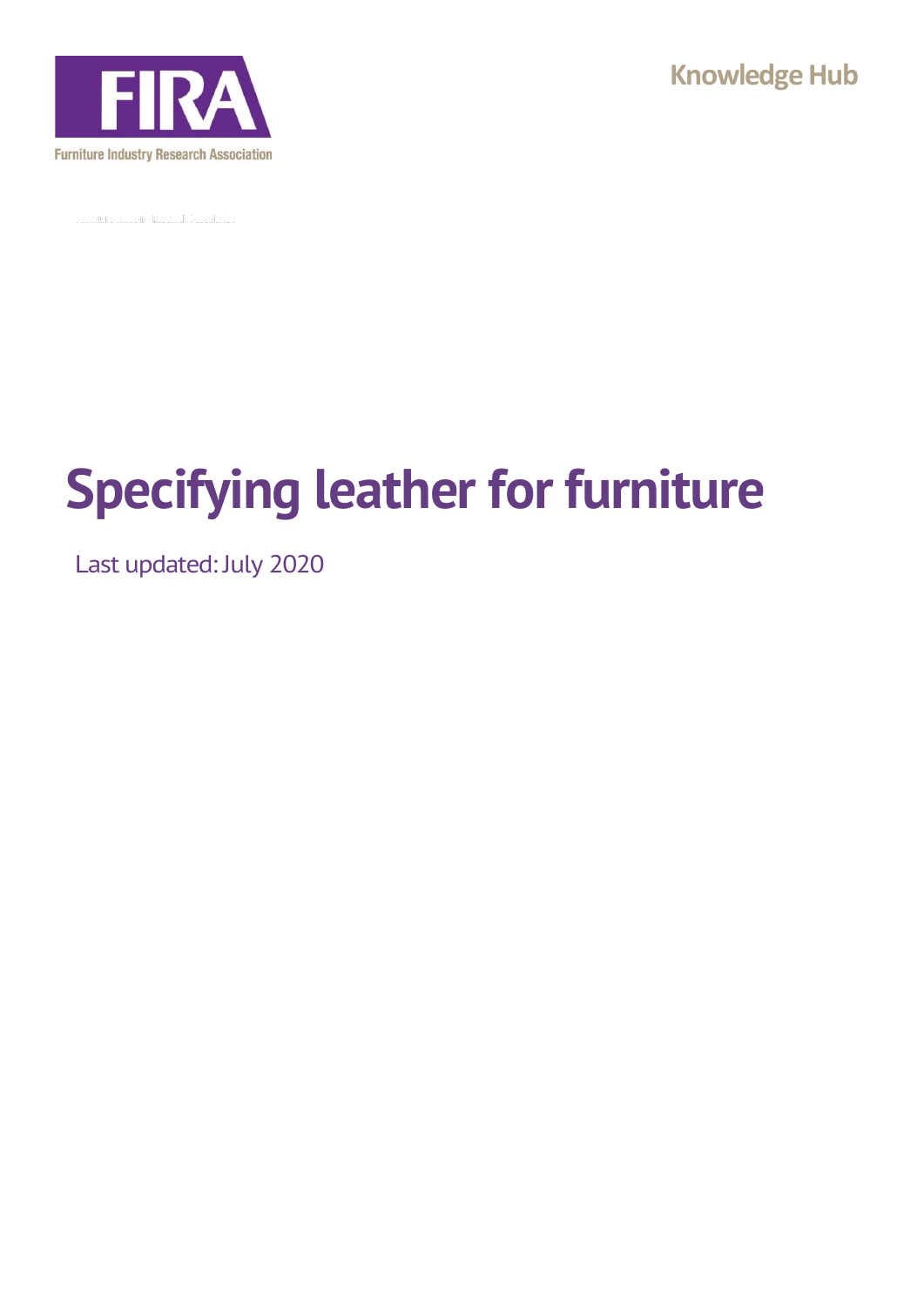Leather has been used as an upholstery cover for centuries and present-day furniture styles and designs, coupled with modern leather finishing techniques and types, have increased its market share considerably in recent years. However, the attractiveness and popularity of today's leather upholstery must not detract from the fact that the leather, like any other material, must be of satisfactory quality and fit for purpose.

Upholstery leather is expected to be free from manufacturing faults and reasonably durable performance requirements should not be an afterthought but a first consideration, and if suitable levels are not achievable the leather is not suitable for use no matter how attractive it may be.

The sensible course of action is to evaluate the leather prior to use to minimise premature breakdown and customer complaint.

## **What standard is used to demonstrate upholstery leather quality?**

Standards which can be used to evaluate leather performance are:

- BS 6608:1985 'Cattle hide leathers for upholstered furniture' (now withdrawn)
- BS EN 13336 :2012 'Leather- Upholstery leather characteristics Guide for the selection of leather for furniture'

However the situation is not straightforward as the British Standard is over 20 years old and the European standard does not grade leather performance for different end use categories. In the interim FIRA uses a set of requirements based on the two standards and in-house expert knowledge of upholstery leather to determine whether a leather is suitable for upholstery use. It also provides advice on applicability for different upholstery use environments.

Once a revised BS 6608 is published performance requirements for different upholstery applications will be available to all and leather manufacturers, specifiers, purchasers etc. will be able to specify clearly the performance level achieved and /or required for different leather types and grades.